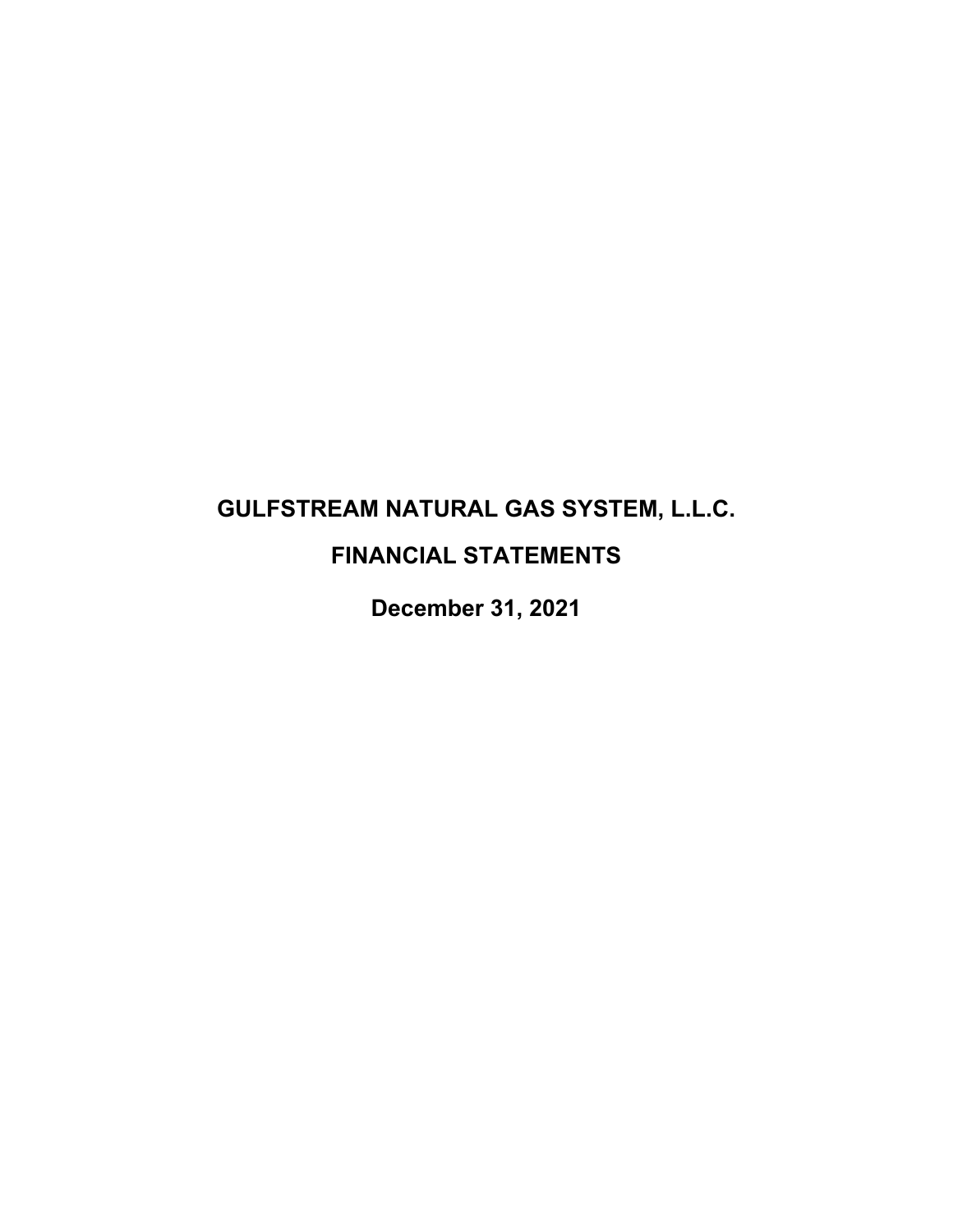

#### **Report of Independent Registered Public Accounting Firm**

To the Management Committee and Members of Gulfstream Natural Gas System, L.L.C.:

#### *Opinion on the Financial Statements*

We have audited the accompanying statements of financial position of Gulfstream Natural Gas System, L.L.C. (the "Company") as of December 31, 2021 and 2020, and the related statements of earnings, comprehensive income, changes in members' equity and cash flows for each of the three years in the period ended December 31, 2021, including the related notes (collectively referred to as the "financial statements"). In our opinion, the financial statements present fairly, in all material respects, the financial position of the Company as of December 31, 2021 and 2020, and the results of its operations and its cash flows for each of the three years in the period ended December 31, 2021 in conformity with accounting principles generally accepted in the United States of America.

#### *Basis for Opinion*

These financial statements are the responsibility of the Company's management. Our responsibility is to express an opinion on the Company's financial statements based on our audits. We are a public accounting firm registered with the Public Company Accounting Oversight Board (United States) (PCAOB) and are required to be independent with respect to the Company in accordance with the relevant ethical requirements relating to our audit, which include standards of the American Institute of Certified Public Accountants (AICPA) Code of Professional Conduct.

We conducted our audits of these financial statements in accordance with the auditing standards of the PCAOB and in accordance with auditing standards generally accepted in the United States of America. Those standards require that we plan and perform the audit to obtain reasonable assurance about whether the financial statements are free of material misstatement, whether due to error or fraud.

Our audits included performing procedures to assess the risks of material misstatement of the financial statements, whether due to error or fraud, and performing procedures that respond to those risks. Such procedures included examining, on a test basis, evidence regarding the amounts and disclosures in the financial statements. Our audits also included evaluating the accounting principles used and significant estimates made by management, as well as evaluating the overall presentation of the financial statements. We believe that our audits provide a reasonable basis for our opinion.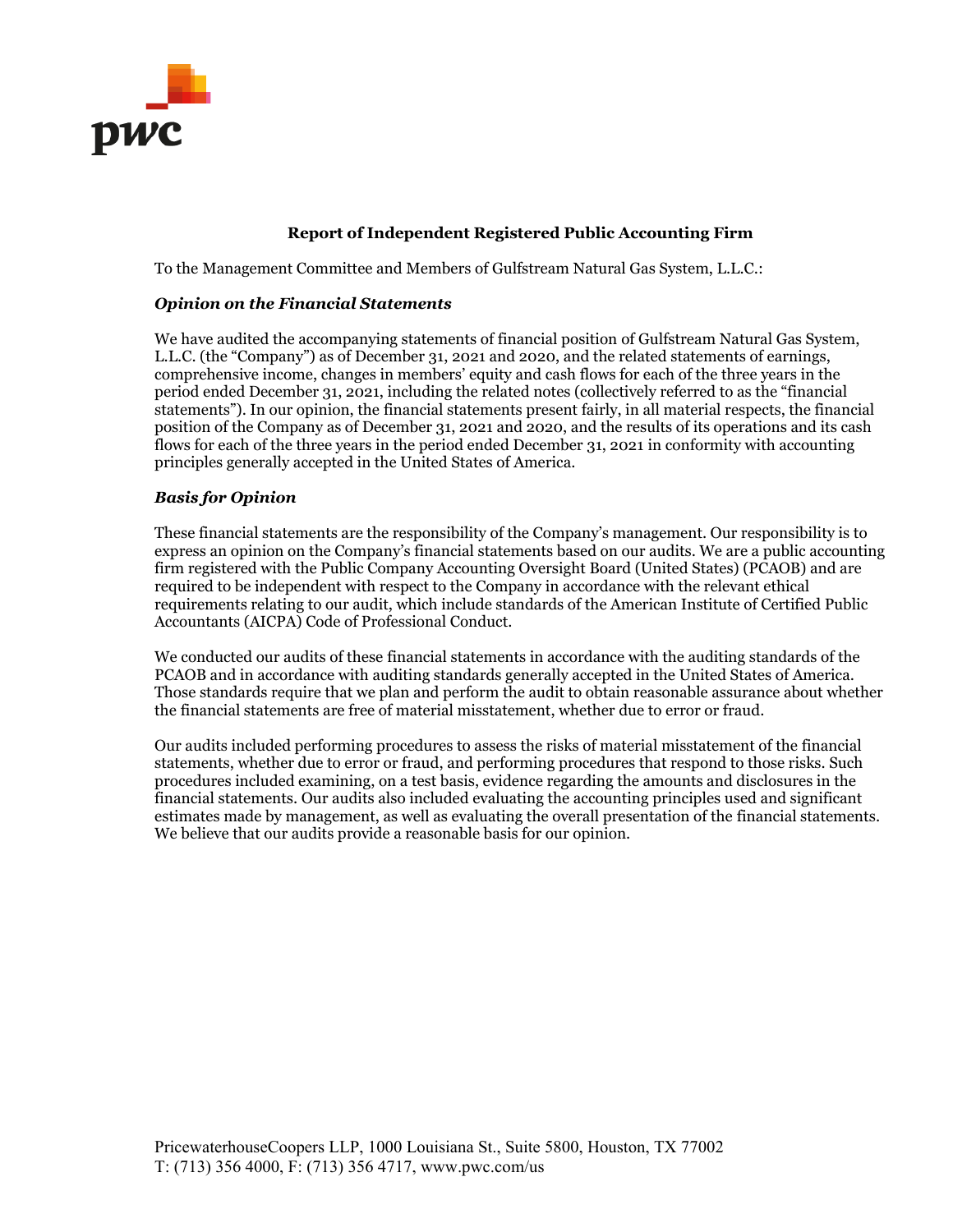#### *Critical Audit Matters*

Critical audit matters are matters arising from the current period audit of the financial statements that were communicated or required to be communicated to those charged with governance and that (i) relate to accounts or disclosures that are material to the financial statements and (ii) involved our especially challenging, subjective, or complex judgments. We determined there are no critical audit matters.

Pricewaterhouse Cooper UP

Houston, Texas February 28, 2022

We have served as the Company's auditor since 2018.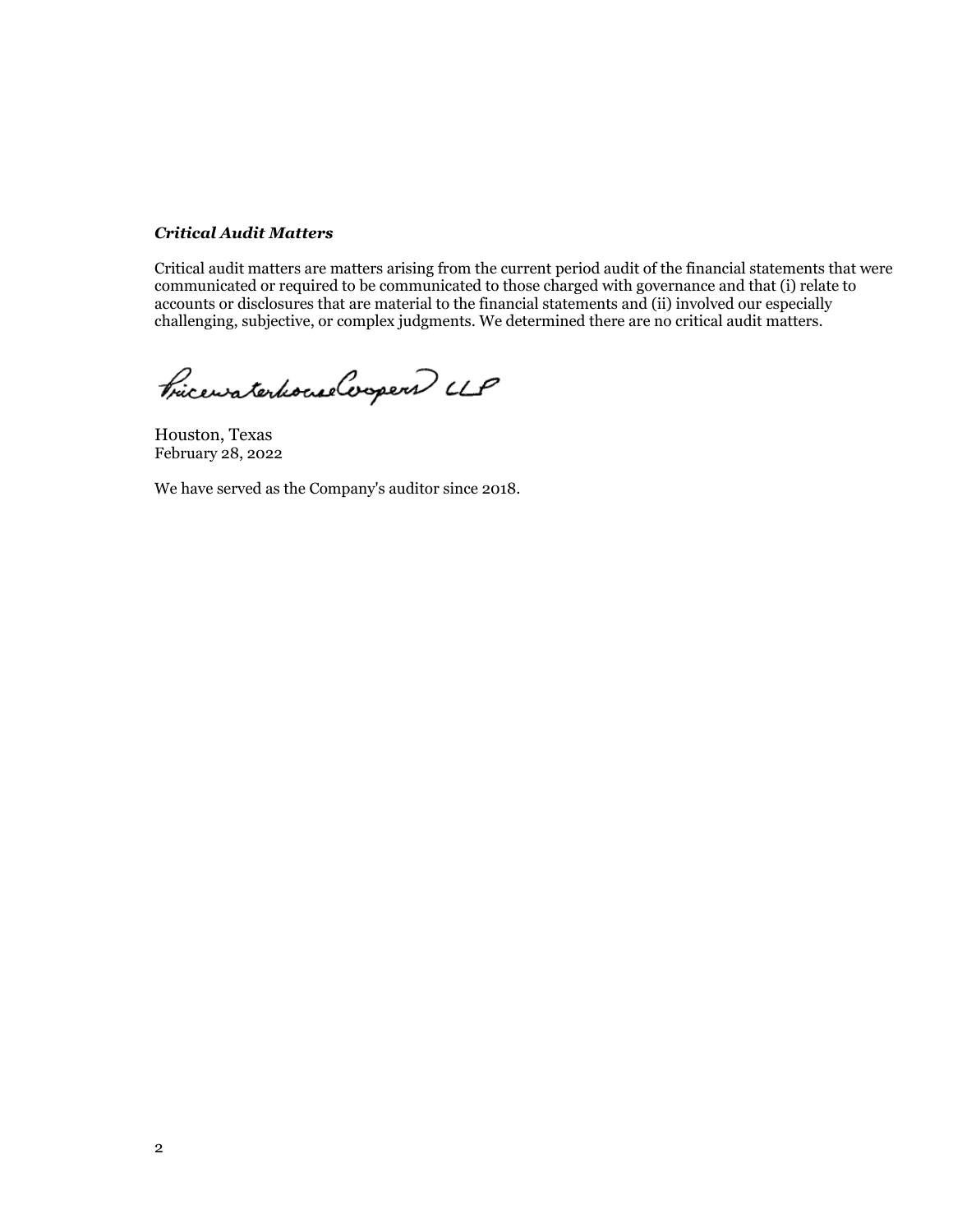# **GULFSTREAM NATURAL GAS SYSTEM, L.L.C. STATEMENTS OF EARNINGS**

| Year ended December 31,                       | 2021   | 2020   | 2019   |
|-----------------------------------------------|--------|--------|--------|
| (millions of United States dollars)           |        |        |        |
| Operating revenues (Note 4)                   | 281.6  | 281.7  | 280.3  |
| Operating expenses                            |        |        |        |
| Operating, maintenance and other              | 3.3    | 0.9    | 3.6    |
| Operating, maintenance and other - affiliates | 22.2   | 19.8   | 20.2   |
| Depreciation                                  | 34.7   | 34.8   | 35.1   |
| Property and other taxes                      | 10.7   | 10.6   | 11.4   |
| Total operating expenses                      | 70.9   | 66.1   | 70.3   |
| Operating income                              | 210.7  | 215.6  | 210.0  |
| Other income                                  | 2.0    | 0.6    | 0.6    |
| Interest expense                              | (60.1) | (62.0) | (62.2) |
| Earnings                                      | 152.6  | 154.2  | 148.4  |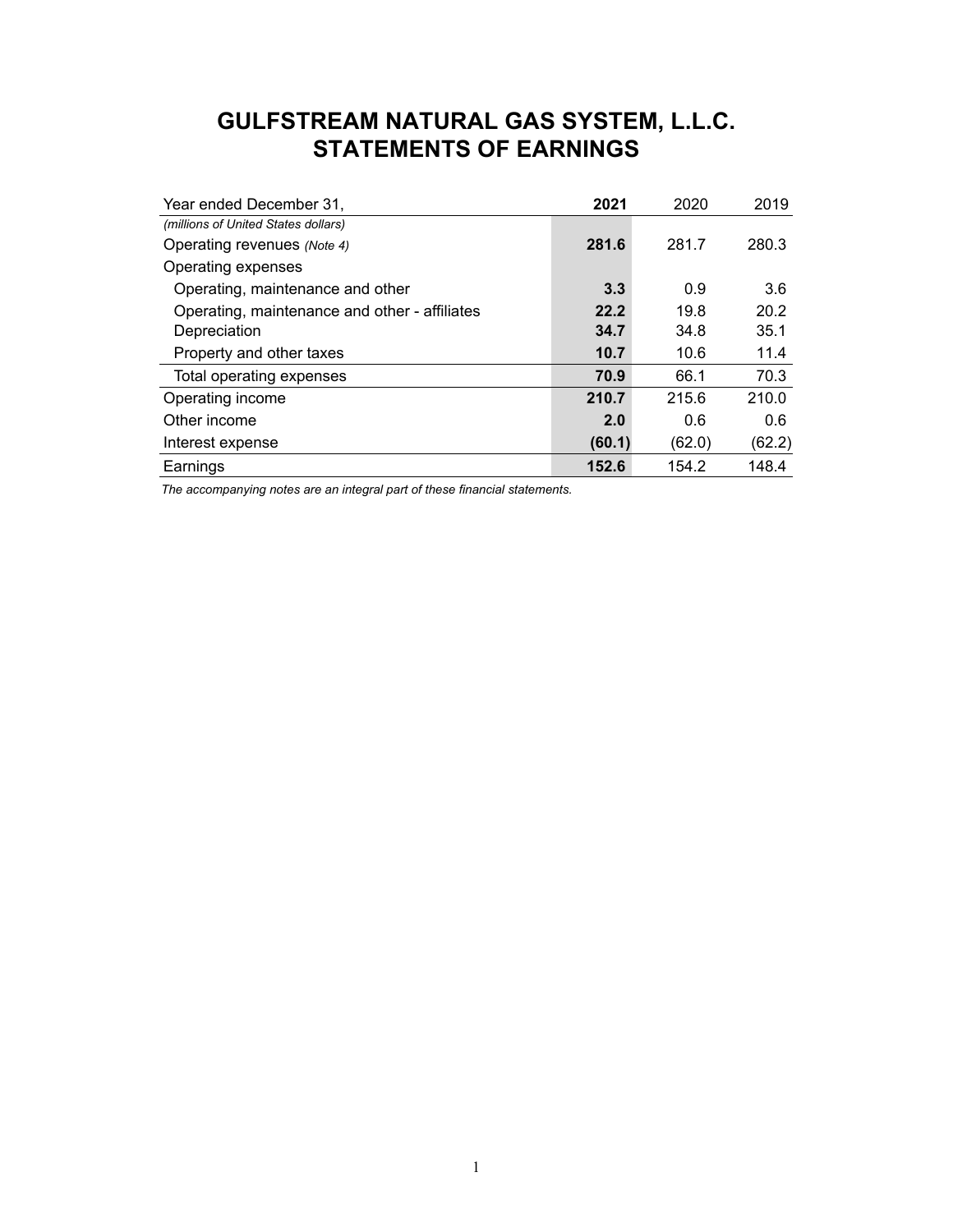# **GULFSTREAM NATURAL GAS SYSTEM, L.L.C. STATEMENTS OF COMPREHENSIVE INCOME**

| Year ended December 31,                            | 2021  | 2020  | 2019  |
|----------------------------------------------------|-------|-------|-------|
| (millions of United States dollars)                |       |       |       |
| Earnings                                           | 152.6 | 154.2 | 148.4 |
| Other comprehensive loss, net of tax               |       |       |       |
| Reclassification of cash flow hedges into earnings | (0.4) | (0.4) | (0.4) |
| Comprehensive income                               | 152.2 | 153.8 | 148.0 |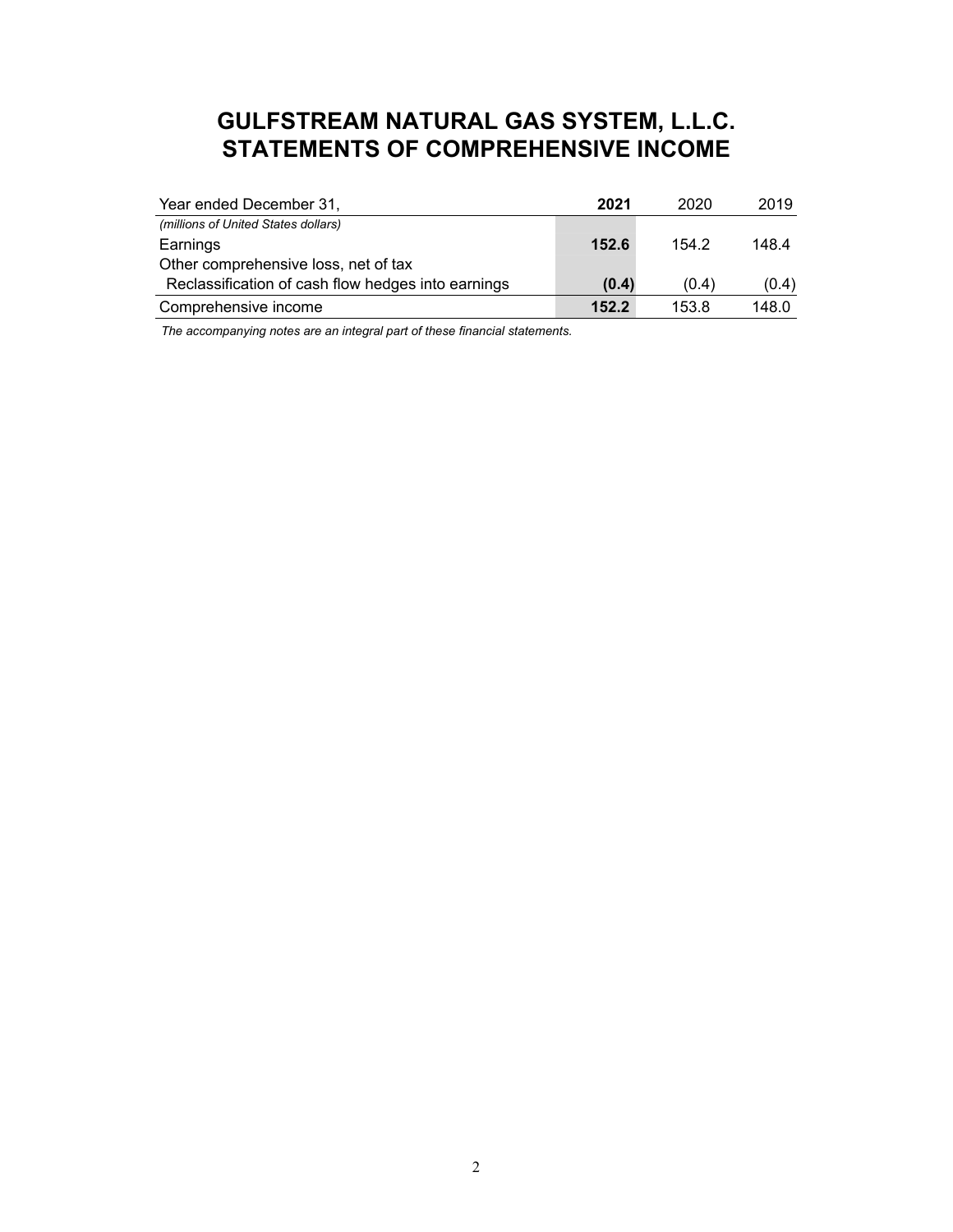# **GULFSTREAM NATURAL GAS SYSTEM, L.L.C. STATEMENTS OF CHANGES IN MEMBERS' EQUITY**

|                                                    |                                | Williams                         |                          |
|----------------------------------------------------|--------------------------------|----------------------------------|--------------------------|
|                                                    | Spectra Energy<br>Partners, LP | Partners<br>Operating,<br>L.L.C. | Total Members'<br>Equity |
| (millions of United States dollars)                |                                |                                  |                          |
| Balance at December 31, 2018                       | 224.4                          | 224.4                            | 448.8                    |
| Earnings                                           | 74.2                           | 74.2                             | 148.4                    |
| Reclassification of cash flow hedges into earnings | (0.2)                          | (0.2)                            | (0.4)                    |
| Distributions to members                           | (85.7)                         | (85.7)                           | (171.4)                  |
| Contributions from members                         | 3.5                            | 3.5                              | 7.0                      |
| Attributed deferred tax expense                    | (0.1)                          | (0.1)                            | (0.2)                    |
| Balance at December 31, 2019                       | 216.1                          | 216.1                            | 432.2                    |
| Earnings                                           | 77.1                           | 77.1                             | 154.2                    |
| Reclassification of cash flow hedges into earnings | (0.2)                          | (0.2)                            | (0.4)                    |
| Distributions to members                           | (93.2)                         | (93.2)                           | (186.4)                  |
| Contributions from members                         | 3.0                            | 3.0                              | 6.0                      |
| Balance at December 31, 2020                       | 202.8                          | 202.8                            | 405.6                    |
| Earnings                                           | 76.3                           | 76.3                             | 152.6                    |
| Reclassification of cash flow hedges into earnings | (0.2)                          | (0.2)                            | (0.4)                    |
| Distributions to members                           | (90.4)                         | (90.5)                           | (180.9)                  |
| Contributions from members                         | 25.9                           | 26.0                             | 51.9                     |
| Balance at December 31, 2021                       | 214.4                          | 214.4                            | 428.8                    |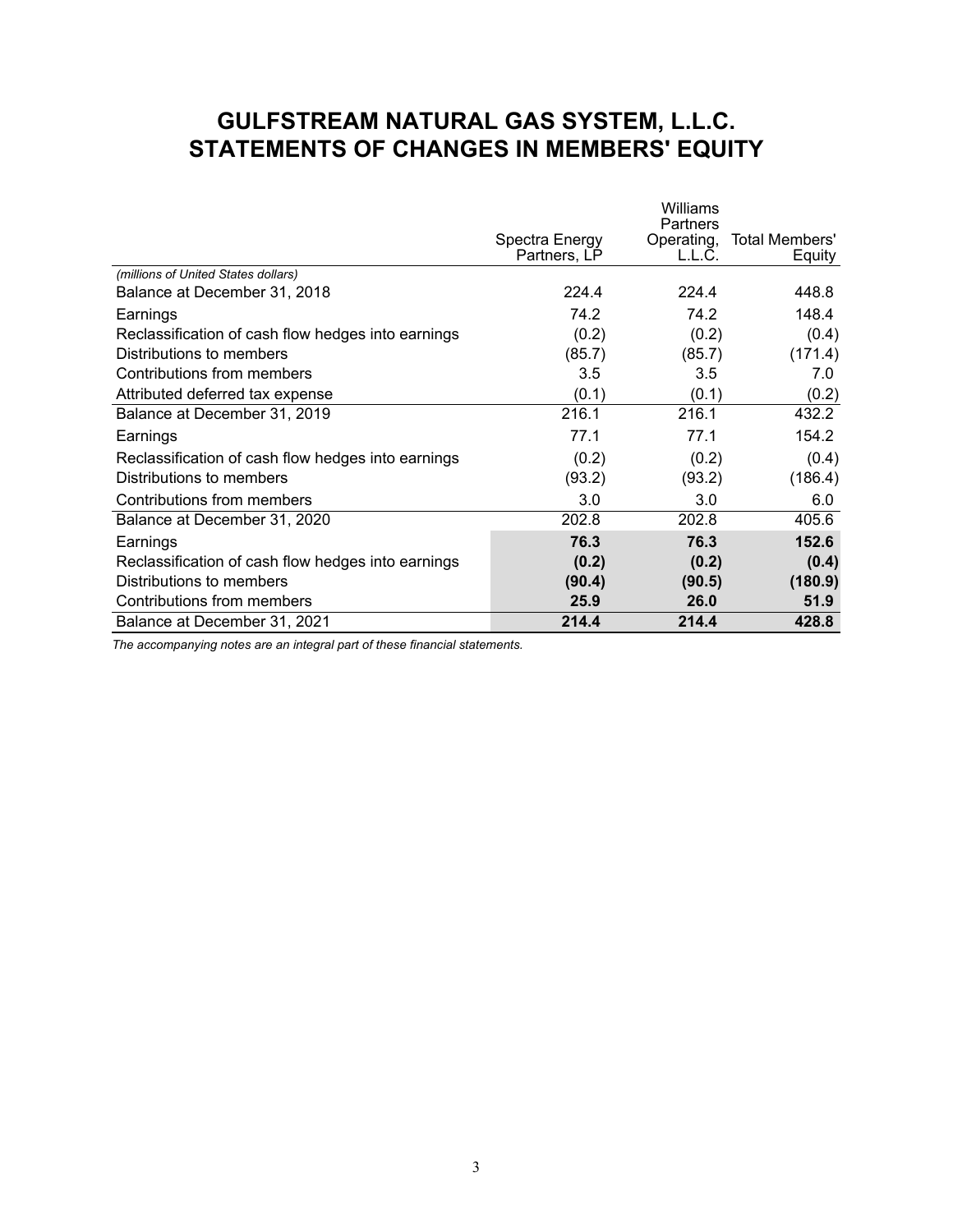# **GULFSTREAM NATURAL GAS SYSTEM, L.L.C. STATEMENTS OF CASH FLOWS**

| Year ended December 31,                                                            | 2021    | 2020    | 2019    |
|------------------------------------------------------------------------------------|---------|---------|---------|
| (millions of United States dollars)                                                |         |         |         |
| <b>Operating activities</b>                                                        |         |         |         |
| Earnings                                                                           | 152.6   | 154.2   | 148.4   |
| Adjustments to reconcile earnings to net cash provided by operating<br>activities: |         |         |         |
| Depreciation                                                                       | 34.7    | 34.8    | 35.1    |
| Allowance for funds used during construction - equity                              | (2.0)   | (0.5)   | (0.3)   |
| Changes in operating assets and liabilities                                        | 9.2     | (0.3)   | (2.3)   |
| Net cash provided by operating activities                                          | 194.5   | 188.2   | 180.9   |
| <b>Investing activities</b>                                                        |         |         |         |
| Capital expenditures                                                               | (55.7)  | (6.5)   | (12.1)  |
| Net cash used in investing activities                                              | (55.7)  | (6.5)   | (12.1)  |
| <b>Financing activities</b>                                                        |         |         |         |
| Distributions to members                                                           | (180.9) | (186.4) | (171.4) |
| Contributions from members                                                         | 51.9    | 6.0     | 7.0     |
| Net cash used in financing activities                                              | (129.0) | (180.4) | (164.4) |
| Net change in cash                                                                 | 9.8     | 1.3     | 4.4     |
| Cash and cash equivalents at beginning of year                                     | 9.7     | 8.4     | 4.0     |
| Cash and cash equivalents at end of year                                           | 19.5    | 9.7     | 8.4     |
| Supplementary cash flow information                                                |         |         |         |
| Cash paid for interest, net of amount capitalized                                  | 59.2    | 61.8    | 61.8    |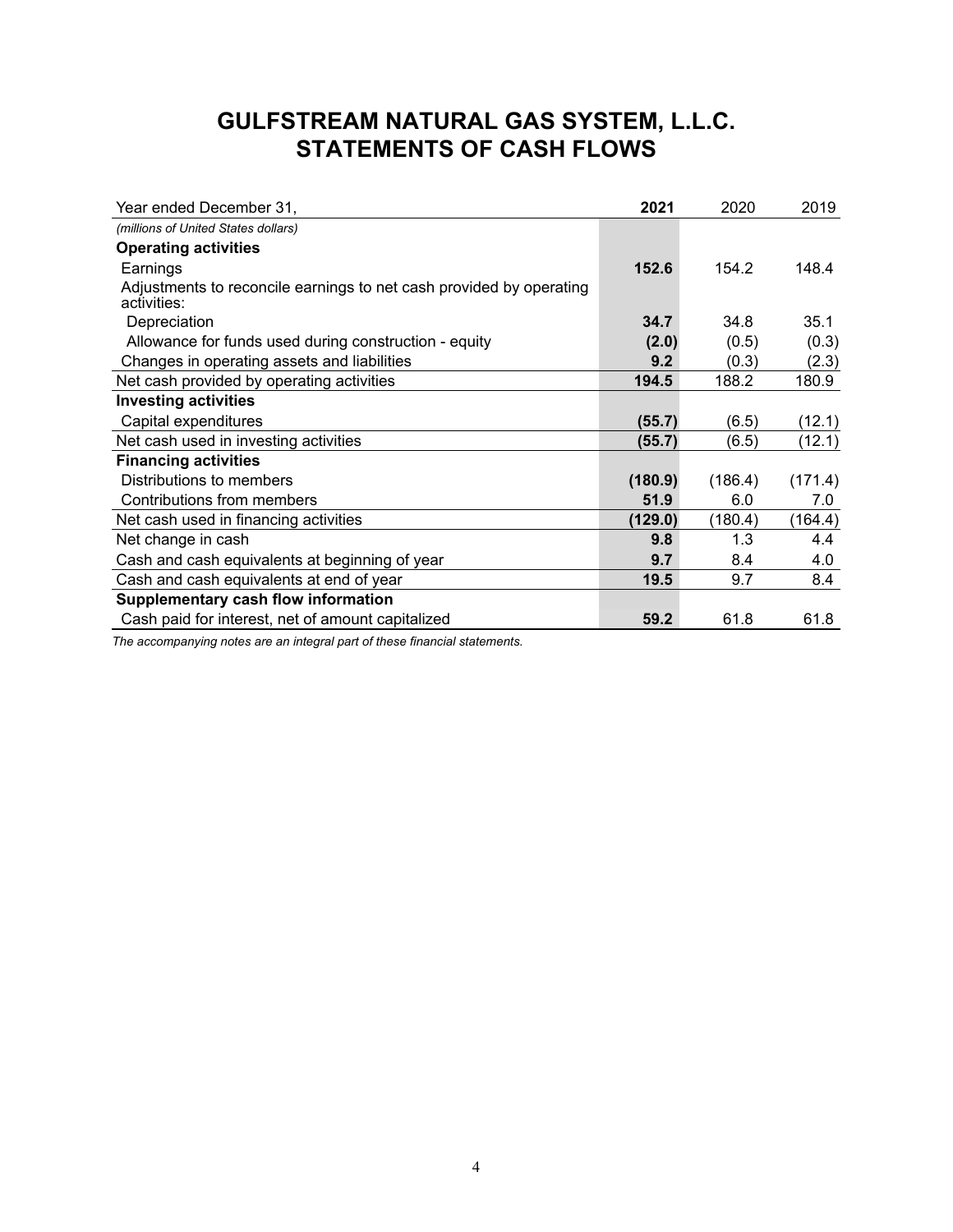# **GULFSTREAM NATURAL GAS SYSTEM, L.L.C. STATEMENTS OF FINANCIAL POSITION**

|                                             | December 31,<br>2021 | December 31,<br>2020 |
|---------------------------------------------|----------------------|----------------------|
| (millions of United States dollars)         |                      |                      |
| <b>Assets</b>                               |                      |                      |
| <b>Current assets</b>                       |                      |                      |
| Cash and cash equivalents                   | 19.5                 | 9.7                  |
| Accounts receivable - trade                 | 23.6                 | 23.7                 |
| Accounts receivable - affiliates            |                      | 0.3                  |
| Regulatory assets (Note 5)                  | 2.1                  |                      |
| Inventory                                   | 1.8                  | 8.9                  |
| Other                                       |                      | 0.7                  |
| Other - affiliates                          | 1.8                  | 2.6                  |
|                                             | 48.8                 | 45.9                 |
| Property, plant and equipment, net (Note 6) | 1,538.8              | 1,513.6              |
| Regulatory assets (Note 5)                  | 10.5                 | 10.3                 |
| <b>Total assets</b>                         | 1,598.1              | 1,569.8              |
| Liabilities and members' equity             |                      |                      |
| <b>Current liabilities</b>                  |                      |                      |
| Accounts payable - trade                    | 2.8                  | 0.5                  |
| Accounts payable - affiliates               | 6.8                  | 1.3                  |
| Taxes accrued                               | 1.9                  | 1.7                  |
| Interest accrued                            | 14.2                 | 14.2                 |
| Regulatory liabilities (Note 5)             |                      | 2.7                  |
| Other                                       | 0.1                  | 0.1                  |
|                                             | 25.8                 | 20.5                 |
| Long-term debt (Note 7)                     | 1,143.5              | 1,143.7              |
|                                             | 1,169.3              | 1,164.2              |
| Commitments and contingencies (Note 10)     |                      |                      |
| Members' equity                             |                      |                      |
| Members' equity                             | 427.2                | 403.6                |
| Accumulated other comprehensive income      | 1.6                  | 2.0                  |
|                                             | 428.8                | 405.6                |
| Total liabilities and members' equity       | 1,598.1              | 1,569.8              |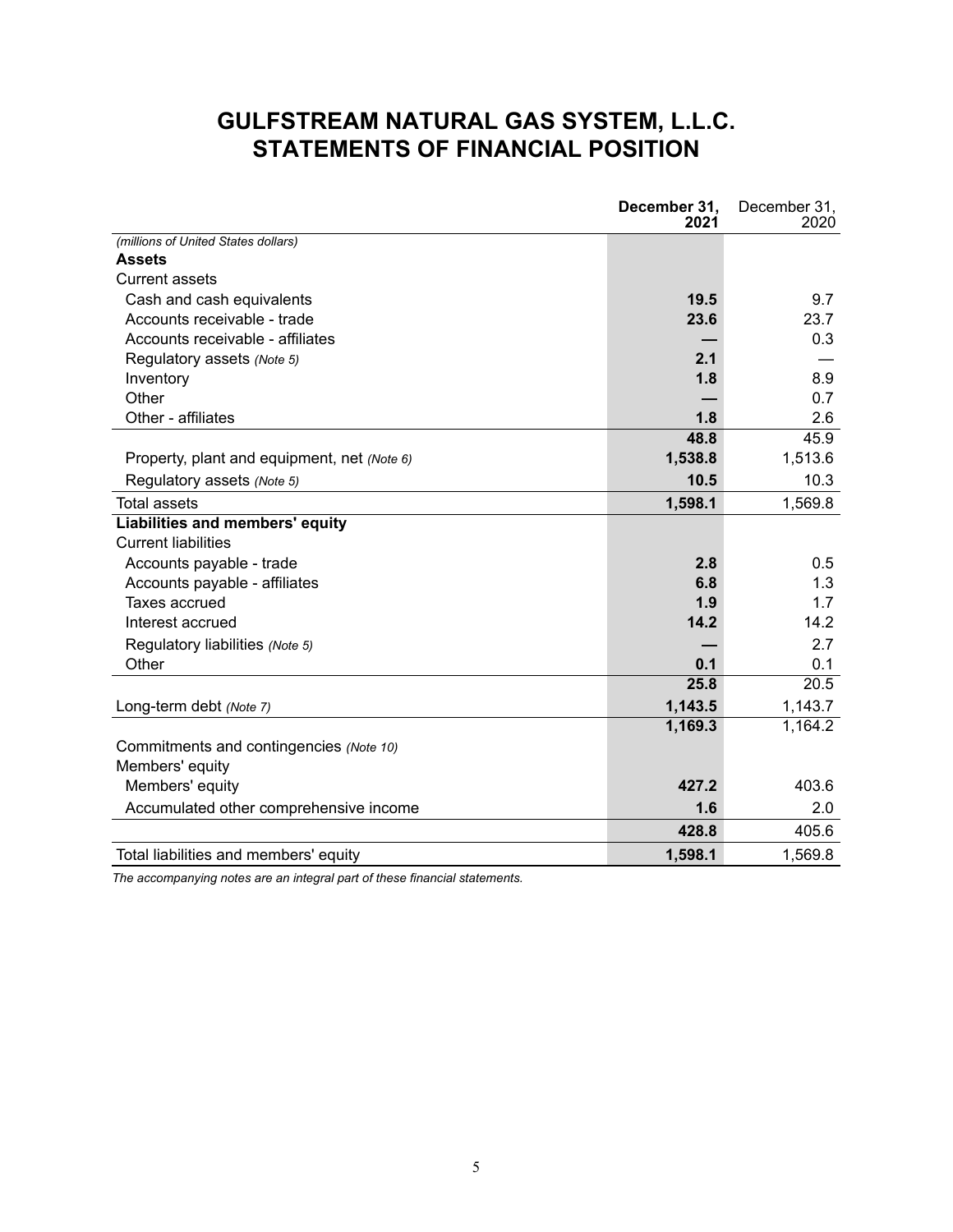# **GULFSTREAM NATURAL GAS SYSTEM, L.L.C. NOTES TO FINANCIAL STATEMENTS**

# **1. BUSINESS OVERVIEW**

Gulfstream Natural Gas System, L.L.C. (collectively, "we", "our", "us" and "Company") owns an interstate natural gas pipeline system and is owned 50% by Spectra Energy Partners, LP (Spectra Energy Partners) and 50% by Williams Partners Operating, L.L.C. (Williams Partners). We are operated under joint management by Spectra Energy, LLC. (Spectra Energy), which provides the business functions, and The Williams Companies, Inc. (Williams), which provides the technical functions. We transport natural gas that we receive from various onshore and offshore supply sources in the Mississippi and Alabama area, across the Gulf of Mexico, and deliver that natural gas to markets in central and southern Florida. Our interstate natural gas transmission operations are subject to the rules and regulations of the Federal Energy Regulatory Commission (FERC). We were formed on May 17, 1999 as a Delaware limited liability company.

# **2. SIGNIFICANT ACCOUNTING POLICIES**

#### **BASIS OF PRESENTATION**

These financial statements are prepared in accordance with generally accepted accounting principles in the United States of America (US GAAP). The financial statements reflect the results of operations, financial position and cash flows of the Company. The financial statements do not include any of the assets, liabilities, revenues or expenses of the members. Amounts are stated in United States (US) dollars unless otherwise noted.

#### **USE OF ESTIMATES**

The preparation of financial statements in conformity with US GAAP requires management to make estimates and assumptions that affect the reported amounts of assets, liabilities, revenues and expenses in the financial statements. Estimates and assumptions used in the preparation of the financial statements include, but are not limited to: carrying values of regulatory assets and liabilities (Note 5); expected credit losses; depreciation rates and carrying value of property, plant and equipment (Note 6); and commitments and contingencies (Note 10). Actual results could differ from these estimates.

#### **FAIR VALUE MEASUREMENTS**

We measure the fair value of financial assets and liabilities by maximizing the use of observable inputs and minimizing the use of unobservable inputs. Fair value is the exchange price that would be received for an asset or paid to transfer a liability (an exit price) in the principal or most advantageous market for the asset or liability in an orderly transaction between market participants on the measurement date.

The fair value of cash and cash equivalents, accounts receivable, and accounts payable are not materially different from their carrying amounts because of the short-term nature of these instruments or because the stated rates approximate market rates.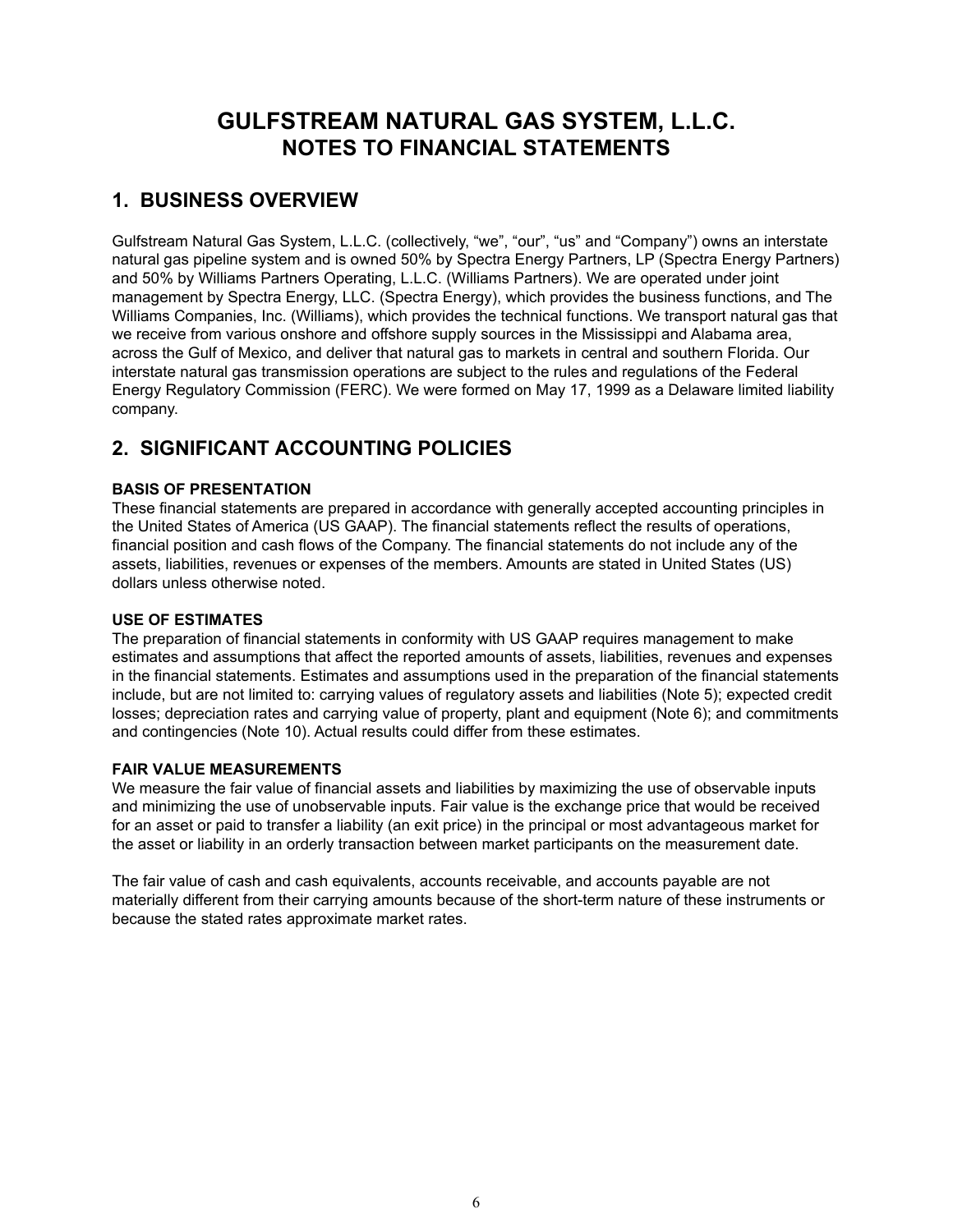#### **COST-BASED REGULATION**

The economic effects of regulation can result in a regulated company recording assets for costs that have been or are expected to be approved for recovery from customers or recording liabilities for amounts that are expected to be returned to customers, or for instances where the regulator provides current rates that are intended to recover costs that are expected to be incurred in the future. Accordingly, we record assets and liabilities that result from the regulated ratemaking process that may not be recorded under US GAAP for non-regulated entities. We continually assess whether regulatory assets are probable of future recovery by considering factors such as applicable regulatory changes and recent rate orders to other regulated entities. Based on this assessment, we believe our existing regulatory assets are probable of recovery. These regulatory assets are classified in the Statements of Financial Position as Regulatory assets. We evaluate our regulated assets and consider factors such as regulatory changes and the effect of competition. If cost-based regulation ends or competition increases, we may have to reduce our asset balances to reflect a market basis less than cost and write off the associated regulatory assets and liabilities. See *Note 5- Regulatory Matters* for further discussion.

#### **REVENUE RECOGNITION**

Revenues from the transportation of natural gas are recognized when the service has been performed, the amount of revenue can be reliably measured and collectibility is reasonably assured. Revenues related to these services provided but not yet billed are estimated each month. These estimates are generally based on contract data, regulatory information and preliminary throughput and allocation measurements. Final bills for the current month are billed and collected in the following month. Differences between actual and estimated revenues are immaterial.

#### **ALLOWANCE FOR FUNDS USED DURING CONSTRUCTION**

Allowance for funds used during construction (AFUDC), which represents the estimated debt and equity costs of capital funds necessary to finance the construction and expansion of certain new regulated facilities, consists of two components, an equity component, and an Interest expense component. The equity component is a non-cash item. After construction is completed, we are permitted to recover these costs through inclusion in the rate base and in the depreciation provision. AFUDC is capitalized as a component of Property, plant and equipment cost in the Statements of Financial Position, with offsetting credits to the Statements of Earnings through Other income for the equity component and Interest expense for the interest component.

#### **INCOME TAXES**

We are not subject to federal income taxes, but rather our taxable income or loss is reported on the income tax returns of our members. We are subject to cost-based regulation and consequently record a regulatory tax asset in connection with the tax gross up of AFUDC equity.

#### **CASH AND CASH EQUIVALENTS**

Cash and cash equivalents include short-term investments with a term to maturity of three months or less when purchased.

#### **INVENTORY**

Inventory consists mainly of natural gas retained from shippers for fuel and also includes materials and supplies. Natural gas is recorded at the lower of cost or market value. Materials and supplies are recorded at cost, using the average cost method.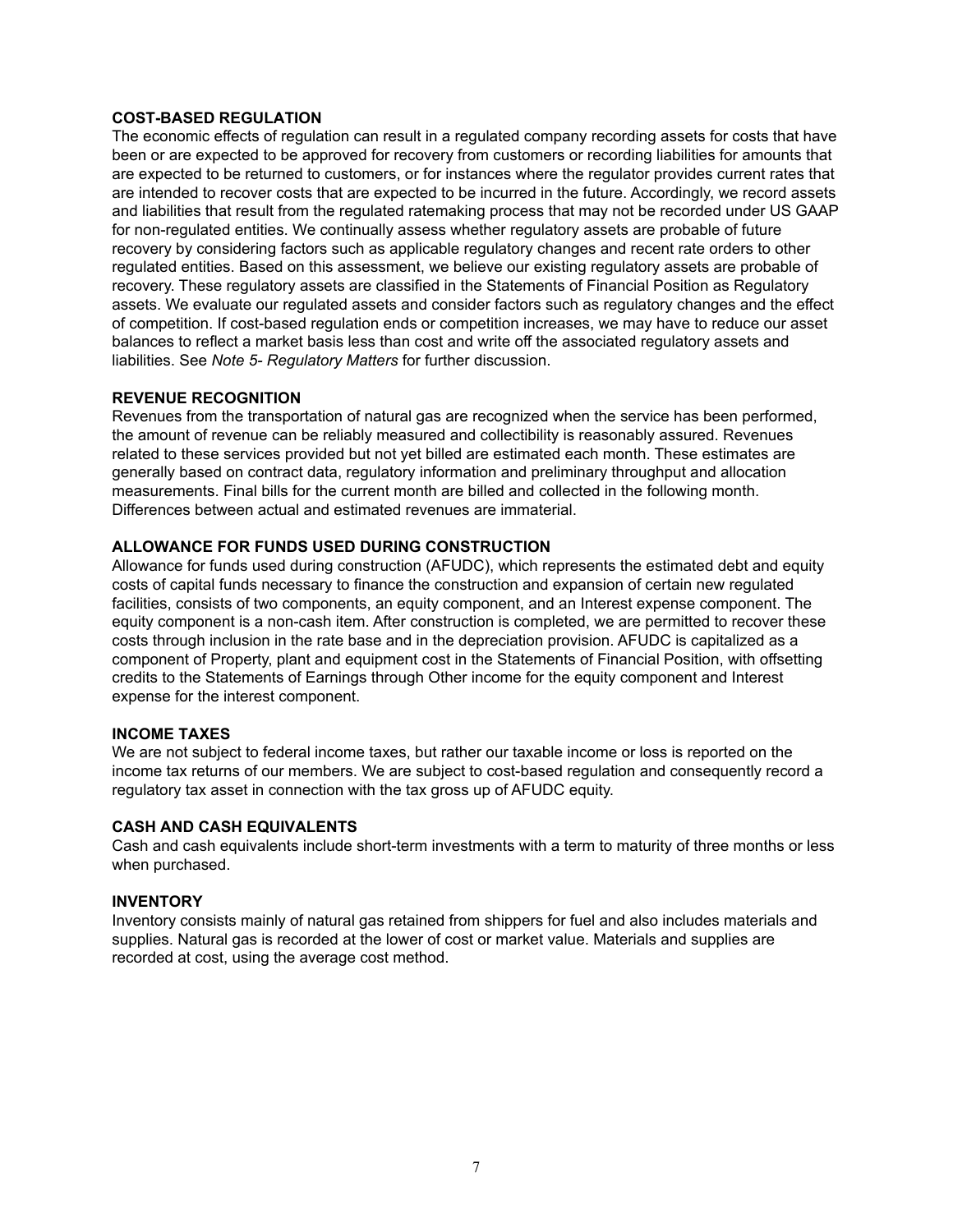#### **PROPERTY, PLANT AND EQUIPMENT**

Property, plant and equipment is stated at historical cost less accumulated depreciation. We capitalize all construction-related direct labor and material costs, as well as indirect construction costs. Indirect costs include general engineering, taxes, administrative and general costs, as well as the cost of funds used during construction. The costs of renewals and betterments that extend the useful life or increase the expected output of property, plant and equipment are also capitalized. The costs of repairs, replacements and major maintenance projects that do not extend the useful life or increase the expected output of property, plant and equipment are expensed as incurred. Depreciation is generally computed over the asset's estimated useful life using the straight-line method.

When we retire property, plant and equipment, we charge the original cost plus the cost of retirement, less salvage value, to accumulated depreciation. When we sell entire regulated operating units, or retire or sell certain non-regulated properties, the cost is removed from the property account and the related accumulated depreciation account is reduced. Any gain or loss is recorded in earnings, unless otherwise required by FERC.

#### **PRELIMINARY PROJECT COSTS**

Project development costs, including expenditures for preliminary surveys, plans, investigations, environmental studies, regulatory applications and other costs incurred for the purpose of determining the feasibility of capital expansion projects, are capitalized when it is determined that recovery of such costs through regulated revenues of the completed project is probable.

#### **LONG-LIVED ASSET IMPAIRMENTS**

We review the carrying values of our long-lived assets as events or changes in circumstances warrant. If it is determined that the carrying value of an asset exceeds the undiscounted cash flows expected from the asset, we calculate fair value based on the discounted cash flows and write the assets down to the extent that the carrying value exceeds the fair value.

We assess the fair value of long-lived assets using commonly accepted techniques and may use more than one source. Sources to determine fair value include, but are not limited to, recent third-party comparable sales, internally developed discounted cash flow analyses and analyses from outside advisors. Significant changes in market conditions resulting from events such as changes in natural gas available to our systems, the condition of an asset, a change in our intent to utilize the asset or a significant change in contracted revenues or regulatory recoveries would generally require us to reassess the cash flows related to the long-lived assets.

#### **ASSET RETIREMENT OBLIGATIONS COSTS**

We have determined that substantially all of our assets have an indeterminate life and as such the fair values of the Asset retirement obligations (ARO) are not reasonably estimable. These assets include pipelines whose retirement dates will depend mostly on the various natural gas supply sources that connect to our systems and the ongoing demand for natural gas usage in the markets we serve. We expect these supply sources and market demands to continue for the foreseeable future, therefore we are unable to estimate retirement dates that would result in ARO.

#### **TRANSACTION COSTS**

Transaction costs are incremental costs directly related to the acquisition of a financial asset or the issuance of a financial liability. We incur transaction costs primarily from the issuance of debt and account for these costs as a deduction from Long-term debt on the Statements of Financial Position. These costs are amortized using the effective interest rate method over the term of the related debt instrument and are recorded in Interest expense. Any call premiums or unamortized expenses associated with refinancing higher-cost debt obligations to finance regulated assets and operations are amortized consistently with the regulatory treatment of those items, where appropriate.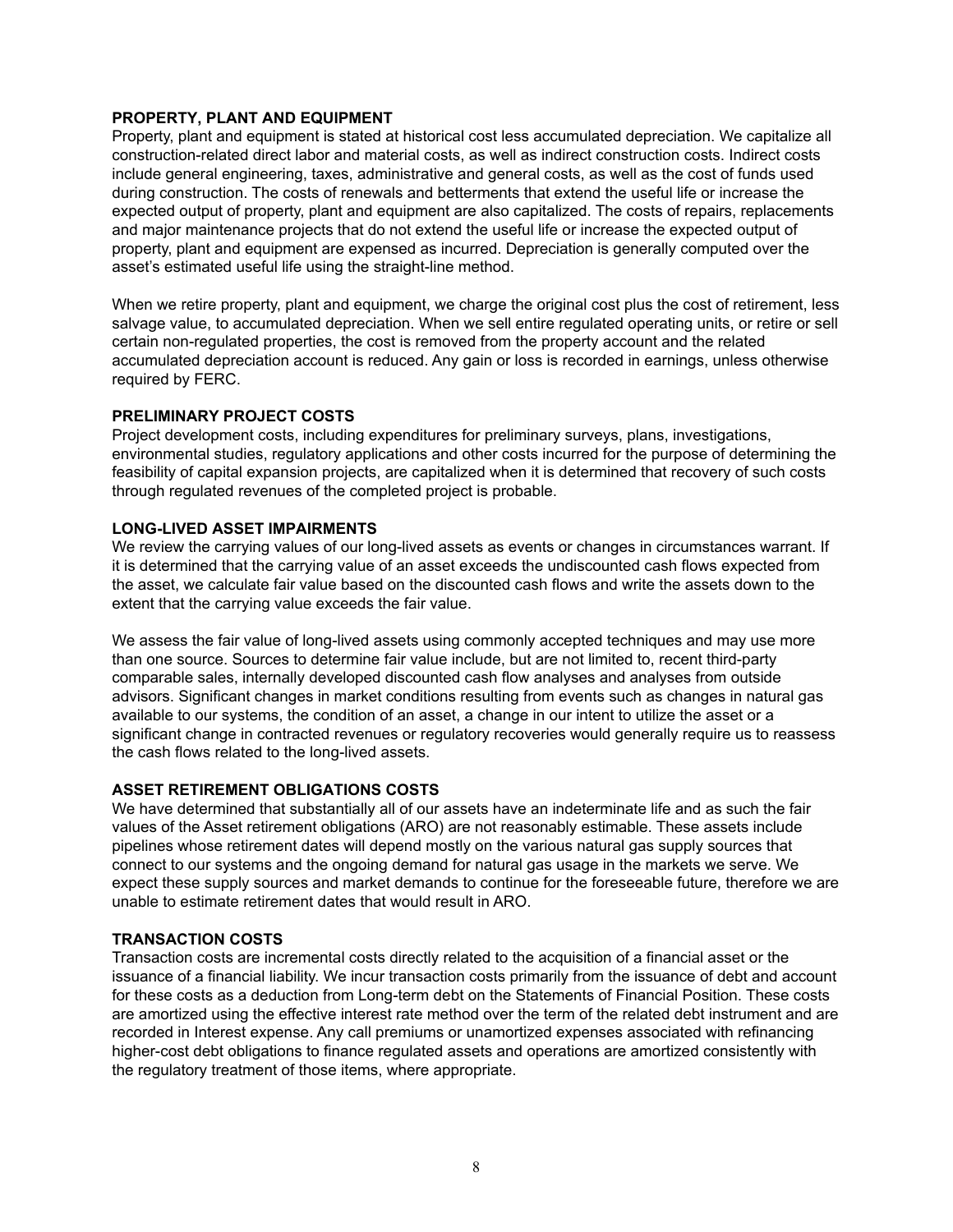#### **CURRENT EXPECTED CREDIT LOSSES**

For accounts receivable, a loss allowance matrix is utilized to measure lifetime expected credit losses. The matrix contemplates historical credit losses by age of receivables, adjusted for any forward-looking information and management expectations. Other loan receivables and applicable off-balance sheet commitments utilize a discounted cash flow methodology which calculates the current expected credit losses based on historical default probability rates associated with the credit rating of the counterparty and the related term of the loan or commitment, adjusted for forward-looking information and management expectations.

### **3. CHANGES IN ACCOUNTING POLICIES**

#### **CHANGES IN ACCOUNTING POLICIES**

There were no changes in accounting policies during the year ended December 31, 2021.

#### **ADOPTION OF NEW ACCOUNTING STANDARDS**

#### **Accounting for Contract Assets and Liabilities from Contracts with Customers in a Business Combination**

Effective November 1, 2021, we adopted Accounting Standards Update (ASU) 2021-08 on a retrospective basis beginning January 1, 2021. The new standard was issued in October 2021 to amend business combination accounting specific to contract assets and contract liabilities resulting from contracts with customers, requiring measurement in accordance with Accounting Standards Codification (ASC) 606. The ASU is also applicable to contract assets and contract liabilities from other contracts to which ASC 606 applies, such as contract liabilities from the sale of nonfinancial assets within the scope of ASC 610-20. The adoption of this ASU did not have a material impact on our financial statements

#### **FUTURE ACCOUNTING POLICY CHANGES**

#### **Disclosures About Government Assistance**

ASU 2021-10 was issued in November 2021 to increase the transparency of government assistance to business entities. The ASU adds new disclosure requirements for transactions with government that are accounted for using a grant or contribution accounting model by analogy. The required disclosures include information about the nature of transactions, accounting policy applied, impacted financial statement line items and significant terms and conditions. ASU 2021-10 is effective January 1, 2022 and can be applied either prospectively or retrospectively with early adoption permitted. The adoption of ASU 2021-10 is not expected to have a material impact on our financial statements.

### **4. REVENUES**

#### **Disaggregation of Revenue**

All significant operating revenues for the year ended December 31, 2021 were earned from contracts with customers for the transportation of natural gas.

#### **Contract Balances**

|                                     | Contracts<br>Receivable |
|-------------------------------------|-------------------------|
| (millions of US dollars)            |                         |
| <b>Balance at December 31, 2021</b> | 23.6                    |
| Balance at December 31, 2020        | 23.7                    |

Contract receivables represent the amount of receivables derived from contracts with customers. There were no contract assets or liabilities as at December 31, 2021 or 2020.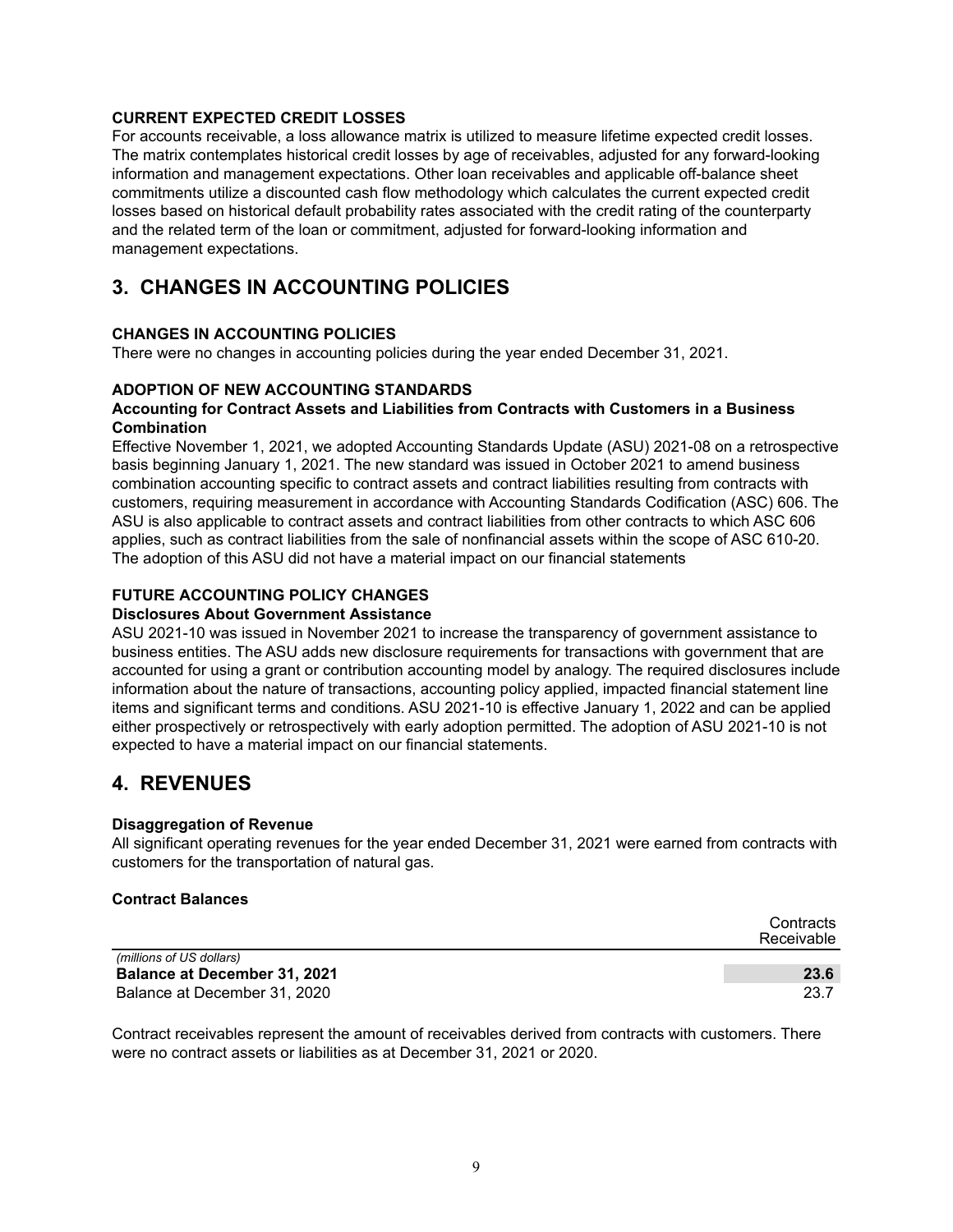#### **Revenue from Unfulfilled Performance Obligations**

Total revenue from performance obligations expected to be fulfilled in future periods is approximately \$3.4 billion. The following table presents our revenue to be recognized from performance obligations expected to be fulfilled for the years indicated:

|                               | 2022  | 2023  | 2024  | 2025  | 2026  | Thereafter |
|-------------------------------|-------|-------|-------|-------|-------|------------|
| (millions of US dollars)      |       |       |       |       |       |            |
| Transportation of Natural Gas | 277.8 | 297.4 | 297.5 | 298.6 | 293.6 | 1.959.2    |

Excluded from these amounts are variable considerations, effects of escalation on certain contracts that have a duration of one year or less pursuant to the practical expedient provision of the standard, and interruptible contracts not enforceable until volumes are nominated by customers for transportation.

#### *Long-Term Transportation Agreements*

Transportation revenue earned from firm contracted capacity arrangements is recognized ratably over the contract period. Transportation revenue from interruptible or volumetric-based arrangements is recognized when services are performed.

#### *Performance Obligations Satisfied Over Time*

For arrangements involving the transportation of natural gas where the transportation services or commodities are simultaneously received and consumed by the customer, we recognize revenue over time using an output method based on volumes of commodities delivered or transported. The measurement of the volumes delivered or transported corresponds directly to the benefits received by the customer during that period. All operating revenues earned by us for the years ended December 31, 2021, 2020 and 2019 were from services performed over time.

#### *Determination of Transaction Prices*

Prices for transportation services are determined based on the capital cost of the facilities, pipelines and associated infrastructure required to provide such services, plus a rate of return on invested capital that is determined either through negotiations with customers or through regulatory processes for those operations that are subject to rate regulation.

#### *Payment Terms*

Payments are received monthly from customers under long-term transportation contracts.

### **5. REGULATORY MATTERS**

We record assets and liabilities that result from the regulated ratemaking process that would not be recorded under US GAAP for non-regulated entities. See *Note 2 Significant Accounting Policies* for further discussion.

#### **Rate-Related Information**

We continue to operate under rates approved by the FERC in 2007.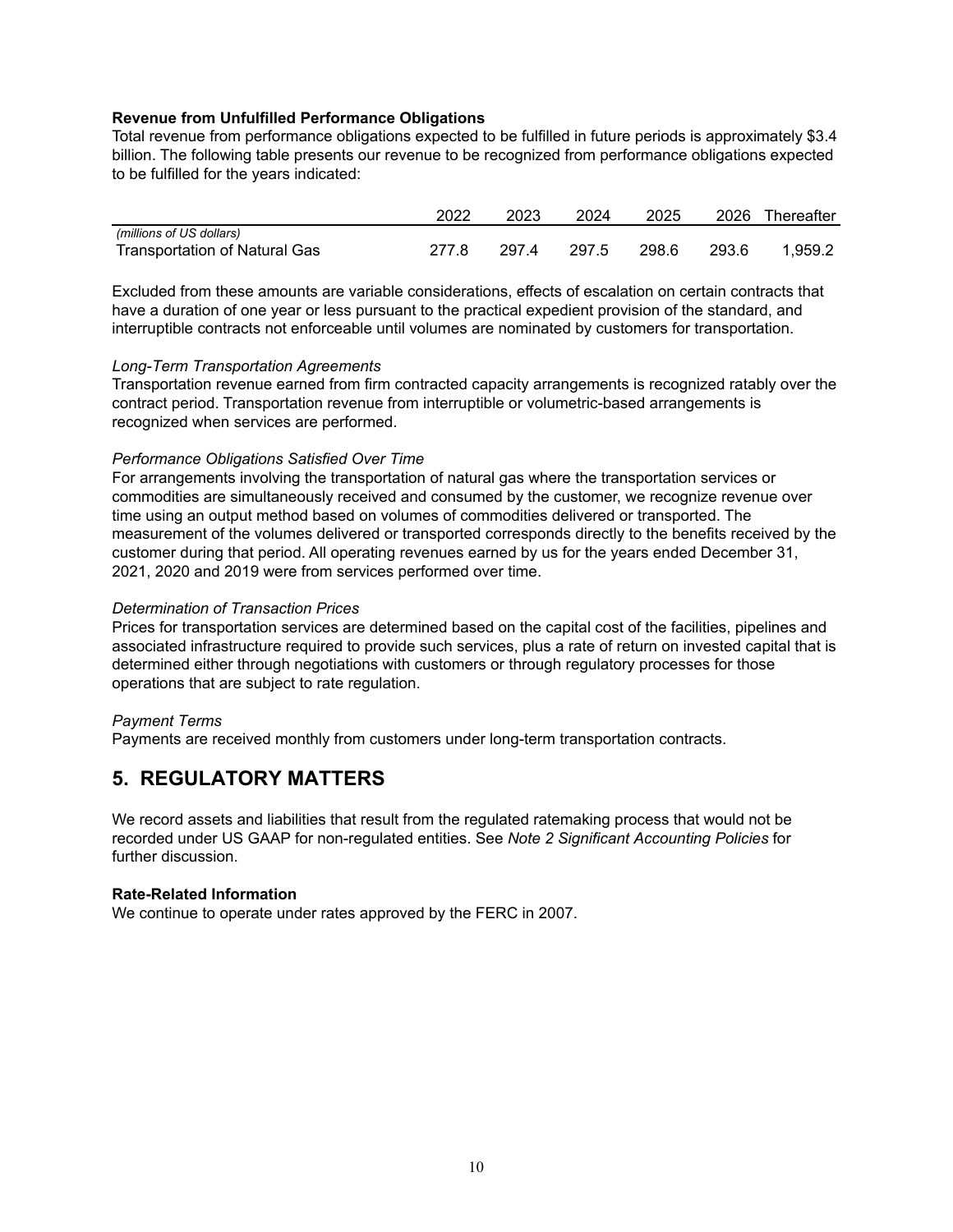#### **Financial Statement Effects**

Accounting for rate-regulated activities has resulted in the recognition of the following regulatory assets and liabilities in the Statements of Financial Position:

| December 31,                                             | 2021 | 2020 |
|----------------------------------------------------------|------|------|
| (millions of US dollars)                                 |      |      |
| Current regulatory assets                                |      |      |
| Under-recovery of fuel costs                             | 1.7  |      |
| Other current regulatory assets                          | 0.4  |      |
| Total current regulatory assets                          | 2.1  |      |
| Long-term regulatory assets                              |      |      |
| Regulatory assets related to income taxes <sup>1,2</sup> | 10.5 | 10.3 |
| Total long-term regulatory assets                        | 10.5 | 10.3 |
| Total regulatory assets                                  | 12.6 | 10.3 |
|                                                          |      |      |
| Current regulatory liabilities <sup>3</sup>              |      |      |
| Over-recovery of fuel costs                              |      | 2.7  |
| Total regulatory liabilities                             |      | 2.7  |

*1 Relates to tax gross-up of AFUDC equity portion and is included in Regulatory assets.*

*2 Amortized over the life of the related property, plant and equipment.*

*3 All regulatory liabilities are excluded from rate base.*

# **6. PROPERTY, PLANT AND EQUIPMENT**

| December 31,                        | <b>Weighted Average</b><br><b>Depreciation Rate</b> | 2021    | 2020    |
|-------------------------------------|-----------------------------------------------------|---------|---------|
| (millions of US dollars)            |                                                     |         |         |
| Natural gas transmission            | $1.7 \%$                                            | 1,839.9 | 1.846.4 |
| Land and right-of-way <sup>1</sup>  | 1.7%                                                | 134.0   | 134.0   |
| Interconnection costs and other     | 4.7%                                                | 43.6    | 43.8    |
| Under construction                  | $-$ %                                               | 70.2    | 13.0    |
| Total property, plant and equipment |                                                     | 2,087.7 | 2,037.2 |
| Total accumulated depreciation      |                                                     | (548.9) | (523.6) |
| Property, plant and equipment, net  |                                                     | 1,538.8 | 1,513.6 |

*1 The measurement of weighted average depreciation rate excludes non-depreciable assets.*

All of our property, plant and equipment is regulated with estimated useful lives based on depreciation rates approved by the FERC.

### **7. DEBT**

| December 31,                    | Maturity | 2021    | 2020    |
|---------------------------------|----------|---------|---------|
| (millions of US dollars)        |          |         |         |
| Unsecured note payable, 4.60%   | 2025     | 550.0   | 550.0   |
| Unsecured note payable, 6.19%   | 2025     | 350.0   | 350.0   |
| Unsecured note payable, 5.95%   | 2045     | 250.0   | 250.0   |
| Unamortized debt discount       |          | (2.0)   | (1.0)   |
| Unamortized debt issuance costs |          | (4.5)   | (5.3)   |
| Total long-term debt            |          | 1,143.5 | 1.143.7 |

As at December 31, 2021, we were in compliance with all debt covenants.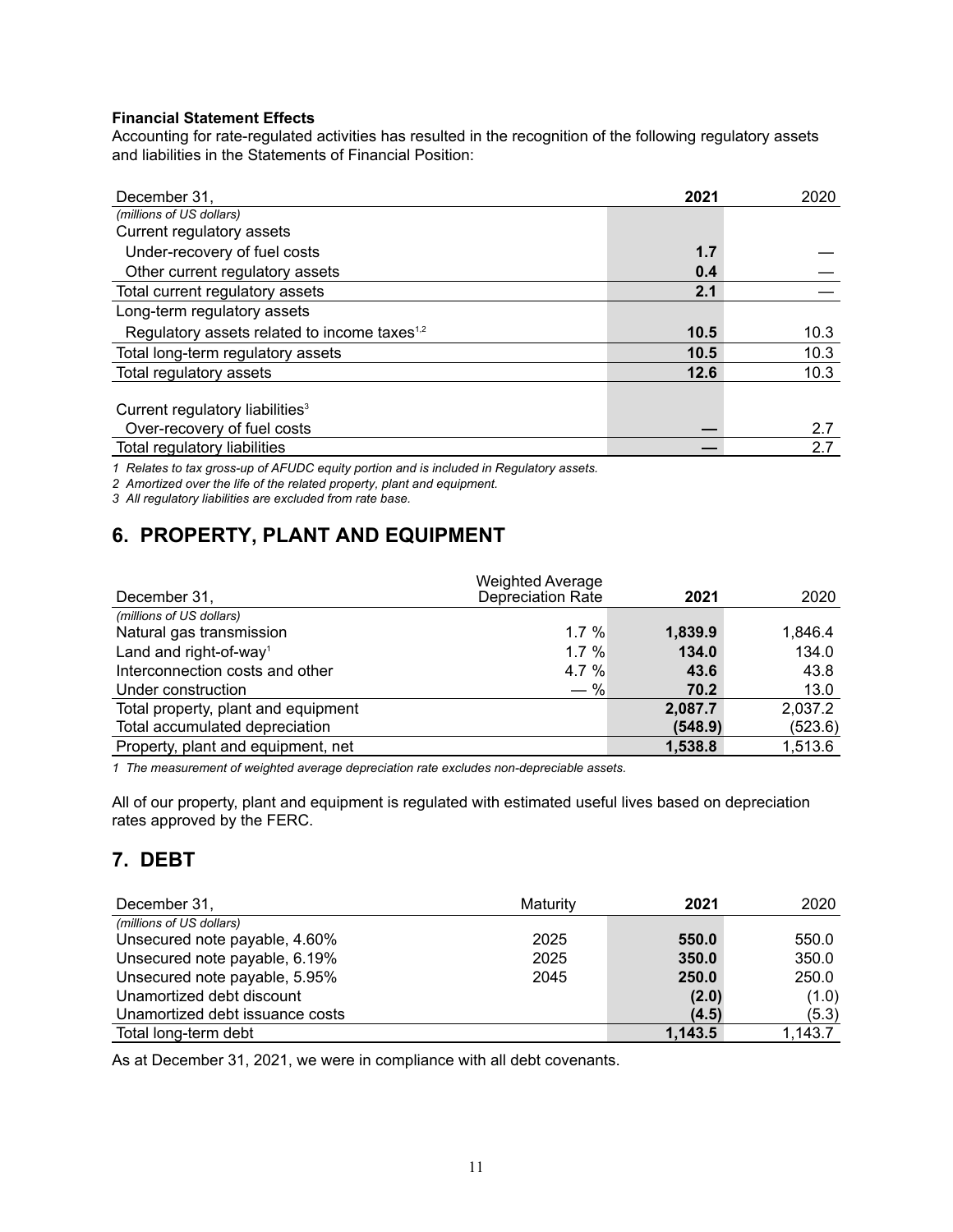### **8. RISK MANAGEMENT**

#### **CREDIT RISK**

Our principal customers for natural gas transportation services are utilities located throughout the state of Florida. We have concentrations of receivables from this sector throughout the region. These concentrations of customers may affect our overall credit risk in that risk factors can negatively affect the credit quality of the entire sector. Where exposed to credit risk, we analyze the customers' financial condition prior to entering into an agreement, establish credit limits and monitor the appropriateness of those limits on an ongoing basis. We also obtain parental guarantees, cash deposits or letters of credit from customers to provide credit support, where appropriate, based on our financial analysis of the customer and the regulatory or contractual terms and conditions applicable to each contract.

# **9. RELATED PARTY TRANSACTIONS**

Gulfstream Management & Operating Services, L.L.C. (GMOS), owned 50% by Spectra Energy Partners and 50% by Williams Partners, provides management, construction and operating services pursuant to agreements entered into with us and with affiliates of Spectra Energy and Williams. GMOS bills us for services rendered including labor and benefit costs, employee expenses, overhead costs and in some cases, third-party costs. Such amounts are reflected in the Statements of Earnings as Operating, maintenance and other - affiliates or in the Statements of Financial Position as Accounts receivable affiliates; Current assets - Other - affiliates; and Accounts payable - affiliates as appropriate.

Transactions billed from affiliates, included within Property, plant and equipment, net in the Statements of Financial Position were \$16.6 million in 2021 and \$2.0 million in 2020.

## **10. COMMITMENTS AND CONTINGENCIES**

#### **General Insurance**

We maintain, either independently, or through inclusion in the corporate insurance programs maintained by our respective members in proportion to their respective interest in our company, insurance coverage in types and amounts, and with terms and conditions, that are generally consistent with coverage considered customary for our industry.

#### **Environmental**

We are subject to various federal, state and local laws and regulations regarding air and water quality, hazardous and solid waste disposal and other environmental matters. These laws and regulations can change from time to time, imposing new obligations on us.

Like others in the energy industry, we and our affiliates may be responsible for environmental remediation at various contaminated sites. These include some properties that are part of our ongoing operations, sites formerly owned or used by us, and sites owned by third parties. Remediation typically involves management of contaminated soils and may involve groundwater remediation. Managed in conjunction with relevant federal, state and local agencies, activities vary with site conditions and locations, remedial requirements, complexity and sharing of responsibility. If remediation activities involve statutory joint and several liability provisions, strict liability, or cost recovery or contribution actions, we or our affiliates could potentially be held responsible for contamination caused by other parties. In some instances, we may share liability associated with contamination with other potentially responsible parties, and may also benefit from contractual indemnities that cover some or all cleanup costs. All of these sites generally are managed in the normal course of business or affiliated operations.